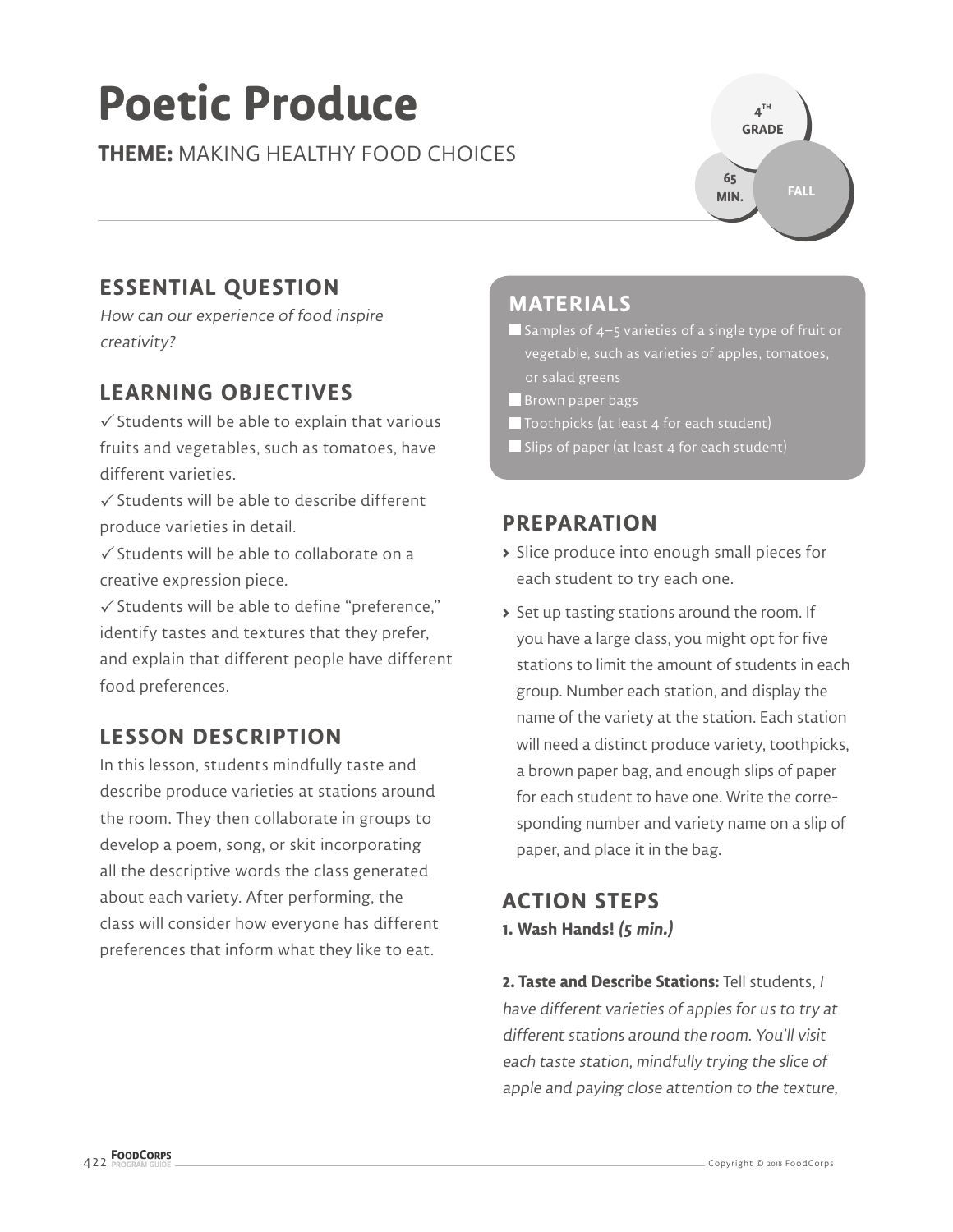flavors, and what it reminds you of. Then each of you will write a word or phrase, with a three-word maximum, on a slip of paper to describe your personal impression of that particular variety. When I say "switch," you'll move on to the next station. Remind students to only take one piece at each station and to only touch the slice they're going to eat. Assign groups of students to start at various stations—these will be students' working groups for the rest of the activity. After several minutes, call out "switch," and have students rotate clockwise to the next station. **(12 min.)**



**3. Explain the Activity:** Once everyone has tried each variety, mix the bags around, and assign one to each group of students. Explain, Your group will now create a written piece of art, using all the words in your bag. Feel free to write a poem, a story, or a skit; use any genre of writing. You can add additional words if you need to, but if a word like speckled has been written on five different pieces of paper, you'll have to include speckled five times in your written piece. Explain that each group will perform their song, poem, or skit for the class, who will try to guess which variety they're describing. Therefore, it's important that they keep their variety a secret. **(3 min.)**

**4. Group Writing:** Tell students they'll have about fifteen minutes for writing and brainstorming and five minutes to do a couple rehearsals before sharing their piece. As students are working in groups, circulate through the room to check in and ensure they're on track. After fifteen minutes, ask them to get on their feet and practice their piece, making sure each member of their group has a role. **(20 min.)**

**5. Performing:** Have each group perform for the class, allowing the audience to guess which variety was being featured in each performance. Reveal the varieties after all groups have performed. **(15 min.)**

**6. Voting:** Remind students to consider that each person's unique perspective is represented in each poem. Ask, Based on these poems, which variety seems most favored by the class? Which seemed least favored? Ask students to define the word "preference," and consider their own preferred variety. Take a heads-down vote on which variety was their favorite, and discuss the findings. **(5 min.)**

#### **REFLECTION**

Have students discuss the following questions in small groups, then share with the class: **(5 min.)**

- Why is it important to try different varieties of a particular fruit or vegetable?
- How did your group collaborate to create your poem, song, or skit?
- What challenges came up in your groups? How did you overcome them?